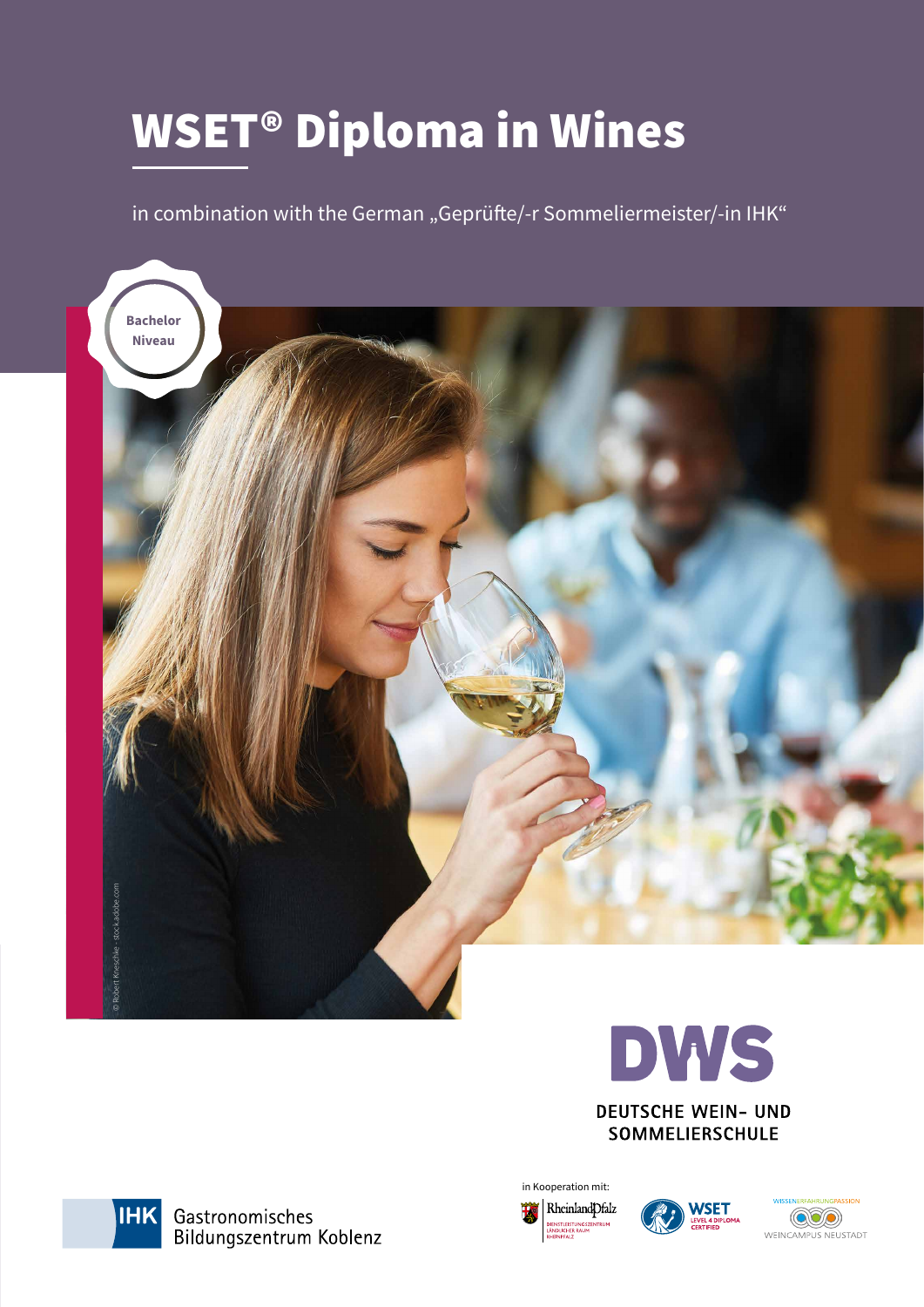# WSET® Diploma in Wines

in combination with the German "Geprüfte/-r Sommeliermeister/-in IHK"

## **What is it?**

A specialist level qualification programme and the highest level of certification offered by the Wine and Spirits Education Trust (WSET®), the globally recognized industry leader in wine education. It provides expert level knowledge in all aspects of wine.

## **What does it offer?**

It is designed to give a 360° knowledge of wine: From the understanding of viticulture and wine making to wine business and in-depth product knowledge. The Diploma will deepen your understanding of how and why wine production and business factors influence the style, quality and price of the principal wines of the world. The Geprüfter Sommeliermeister/-in IHK is offered alongside the WSET® Diploma course and specificmodules are additionally provided.

## **What are the benefits?**

Your expertise is built both theoretically, through comprehensive analytical study of a large number of wine regions, and practically by developing your wine tasting skills to an expert level. Successful graduates acquire exceptional analytical skills and proficiency in evaluative wine tasting, gaining global recognition as authoritative wine specialists.

# **For whom is it?**

The Diploma programme is designed to prepare those who are required to make managerial decisions, interpret information and have a thorough understanding of market trends in a variety of wine trade positions and wine industry sectors. This qualification is also suitable for the dedicated wine enthusiast to build on knowledge gained at Level 3 and acquire further expertise in wine tasting.

# **What makes Diploma with DWS unique?**

Our five-year experience as one of the few organisations worldwide privileged to offer the Diploma has enabled us to understand how to achieve programme success for a diverse group of students, each with their own learning styles, needs and preferences.

We provide our students with a combination of in-person and online-study. Our classroom Diploma courses are taught by DWS Diploma certified instructors (WSET® Diploma graduates and WSET® educators) in Koblenz. We offer intensive full-day courses ranging from 2 to 4 days including weekends.

DWS offers additional science lectures conducted by a team of high-profile experts from the fields of wine making, oenology and wine sensory at Weincampus in Neustadt. Our students get access to tasting and theory exam training sessions as well as writing workshops to help them in preparation for their Diploma exams. We provide guidance in planning and scheduling the Diploma programme with the rest of the personal and work life of our students.

## **What you will learn**

**D1** Wine Production **D2** The global Wine Business **D3** Still Wines of the World **D4** Sparkling Wines **D5** Fortified Wines **D6** Independent research

> The GBZ/DWS is **the only Diploma provider** for Germany.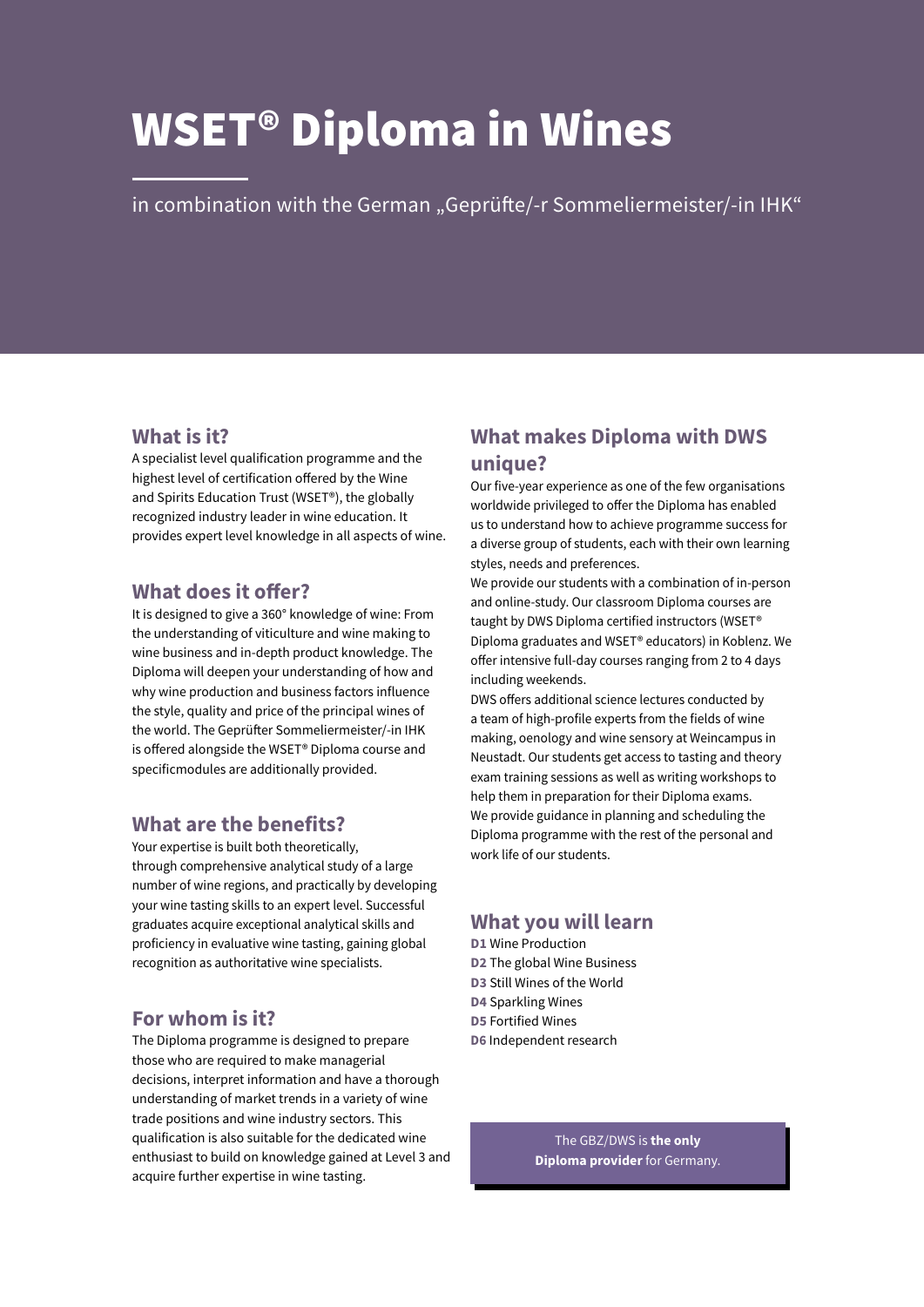## **Course delivery**

The course is entirely in English.

The Diploma is delivered in six mandatory units covering a broad range of topics including wine production, wine business, and still, sparkling and fortified wines of the world. The Diploma course consists of 5 guided units,5 in-person exams and 1 research paper.

The WSET® estimates a minimum of 500 hours of study, including 116 hours of classroom over a period of 2 years. These are required to pass and acquire your Diploma.

The Diploma fulfils the prerequisite for an advanced wine qualification for entry to the Master of Wine (MW) programme.

## **Entry requirements**

Candidates must have achieved a passing score on the WSET® Level 3 Award in Wines and must be a minimum of 18 years of age to participate in any alcohol tasting in Germany. Candidates must also demonstrate a high proficiency in spoken and written English.

## **Fees**

| WSET <sup>®</sup> Diploma in Wines:   | 5.835,00€  |
|---------------------------------------|------------|
| Geprüfte/-r Sommeliermeister/-in IHK: | 7.250,00 € |
| Dual System:                          | 8.900,00€  |

Included are enrollment fee of 480 €, introductory online sessions, access to online study material, examination fees for the D1, D2, D3, D4 and D5 exams, D6 Submission, add-on high-profile science lectures at Weincampus in Neustadt/Wstr., excursions to wineries, extra theory, tasting exam preparation sessions and writing workshops. All wine samples are included.

| <b>Start Dates (planned)</b>                        |                      |
|-----------------------------------------------------|----------------------|
| GBZ,                                                | Weincampus,          |
| <b>Koblenz</b>                                      | Neustadt/Wstr.       |
| <b>Introductory online sessions</b>                 |                      |
| $20.06 - 22.06.2022$                                |                      |
| <b>D1 Wine Production</b>                           |                      |
| $30.06 - 02.07.2022$                                | 18.07. - 20.07.2022  |
| <b>D2 Wine Business</b>                             |                      |
| $13.08 - 14.08.2022$                                | $22.08 - 24.08.2022$ |
| <b>D4 Sparkling Wines</b>                           |                      |
| $03.09. - 05.09.2022$                               |                      |
| <b>D3 Still Wines of the World</b>                  |                      |
| 21./22.01. and 28./29.01.2023                       |                      |
| 25./26.02. and 04./05.03.2023                       | 13./14.04.2023       |
| <b>D5 Fortified Wines</b>                           |                      |
| $22.04. - 24.04.2023$                               |                      |
| D6 Independent Research Assignment                  |                      |
| 2 assignments topics every year in January and July |                      |

## **Foundation Units**



### **D3 Still Wines of the World**

You will examine how the grape growing environment, grape growing options, winemaking options, wine law and regulation and wine business influence style, quality and price of the principal still wines of the world.

#### **D5 Fortified Wines**

You study the productionmethods and acquire in-depth product knowledge and commercial understanding for the major fortified wines of Spain, Portugal, France and the New World.

### **D4 Sparkling Wines**

You study the productionmethods and acquire in-depth product knowledge and commercial understanding for the major sparkling wines of France, Spain, Italy, Germany and the New World.

#### **D6 Independent Research Assignment**

You will research a specified wine-related subject, demonstrating your knowledge and understanding of the topic using relevant source material to develop ideas and arguments to reach informed conclusions.